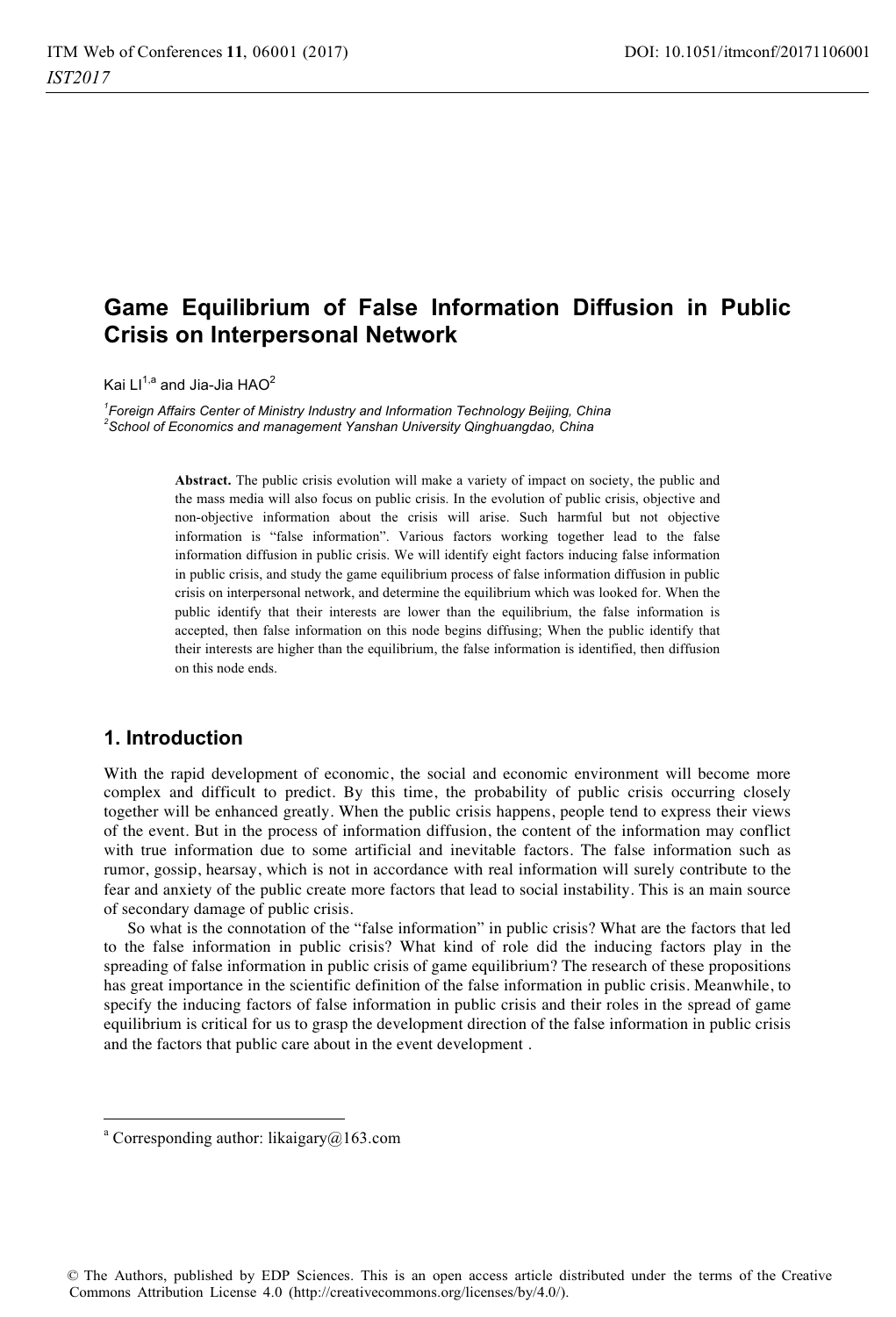#### **2 The connotation of the false information in public crisis**

The evolution of the public crisis is actually a series of diffusion effects of crisis information[1]. With the appearing of an huge amounts of information, some discordant voices will arise. It will raise the possibility of public who lack recognition to echo it. At this time "false information" will appear. What is "false information"? "False information" is not the information in a real sense, it's the information that is "untruthfulness or unrealistic"[2]. False information has some other appellations, such as dummy message, inferior information, expanding information, the selfish information[3]. False information in public crisis is the information that looks like the real but actually not[4]. False information is the information transmitted in the non-public media channels. It is a kind of harmful information that is not true, not objective, not conductive to social stability and easy to mislead the public[5].

In addition to the research on the definition of false information, some scholars have studied the process of false information diffusion. They suggest that the essence of false information diffusion in public crisis is a class of complex nonlinear evolution process[6]. Thompson et al. established the rumor model which is similar to the Daley-Kendall model. Considering the effect of the population's diversity in the rumor spreading, they found that people's activity is the most sensitive parameter that will influence the spread of rumors. They also found that increasing activity can control the size of the rumor spreading[7]. Kawachi developed the dynamics model in finite and infinite dimensional with considering varying accepting degrees of different populations, and then derived the rumor diffusion threshold[8]. Based on the influence of different contact for eventually diffusion. Seki et al. discussed the results through mathematical simulation[9]. Huo et al. studied the interactive model between rumors spreading and the government's emergency utility and drew the phase diagram of the system through data simulation . On the basis of these, they put forward strategies and policy recommendations about emergency management[10]. Zhong et al. divided the information into real information and false information and discussed the process of crisis information diffusion from the perspective of ecology. They built the model of social crisis information diffusion which is based on Lotka-Volterra model. Then carried out simulation and empirical analysis for social crisis information diffusion and found that the diffusion of crisis information is closely related to the diffusion coefficient and diffusion rate[11].

Some of the researchers think that crisis information only has two states: Absolute truth and totally untrue. However, in our real life there is some information which seems real but actually not. There is also some which seems far from objective truth, but is the real information in fact. The reason of information become seemingly far from objective truth is that the partial distortion of strictly true objective information leads to the qualitative change of a small part information. Its essence is real and less harmful to the society. We define information with characters above as virtual information in this paper. The information that seems objectively true is false information as a whole with a part of the true appearance. We defined the information as the false information in this paper. The purpose of this study is to reveal the game equilibrium of false information diffusion. As long as the information is related to the public crisis, whether rumors or gossip or rumors are included in this paper.

## **3 Assumptions of false information Diffusion in public crisis**

The process of false information diffusion in public crisis is a process of decision-making in two sides. There are utility values for people to evaluate what decisions should be made, which means the value of maximum satisfaction. So the diffusion of false information in public crisis is a process of game equilibrium. But in real life, the public are restrained by attention, emotion, ability and personal psychological, so the decisions they made are limited. The decision-making process is not complete and accurate under the interference of each external environment, which means that it is an incomplete and imperfect decision-making process.

When the false information in public crisis generated, individuals try to express their views from the aspects of the false information inducing factors in public crisis and to persuade other individuals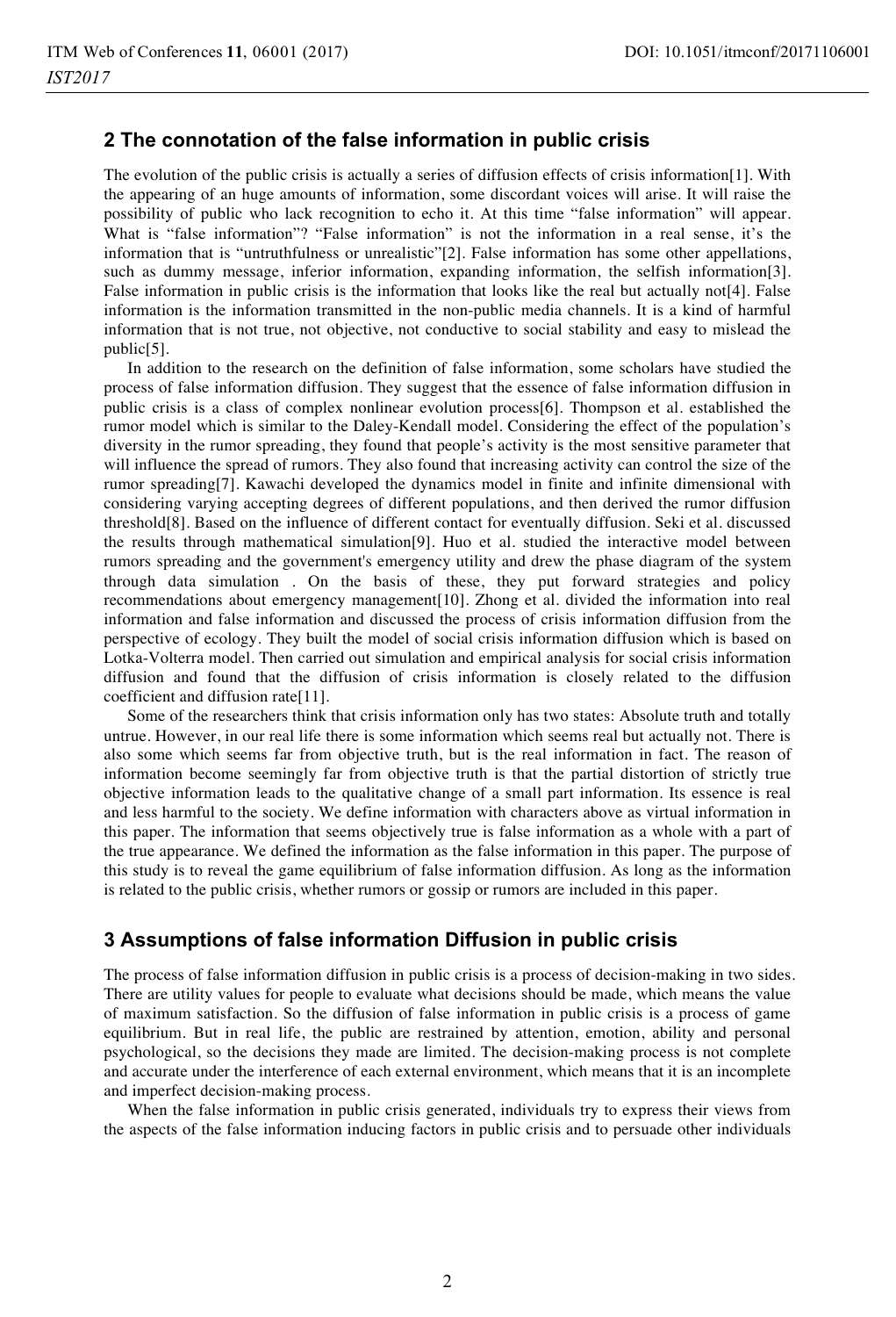to judge the fairness and security of the environment from these perspectives as well. Therefore, the process of false information diffusion in public crisis is the result from interactions of the eight factors which are mentioned above. Next, we will study the game equilibrium of false information diffusion in public crisis from the eight aspects.

Assumption1: Information of different aspects which the recipients try to express is independent, which means that the eight factors: culture, personal life needs, interpersonal relationship, group attitude, profit distribution, the sanity of legal system, the government credibility and development coordination are not related to each other. One of the intentions that contained in the comments is represented by *i*, the total information of type *i* is represented by  $I_i = x_i + \varepsilon_i$ . Where  $I_i$  represent the amounts of *i*,  $\varepsilon_i$  is the amount of uncertainty of the intention.  $\varepsilon_i$  is one of the normal distribution random variables. Then, we have  $E(\varepsilon_i) = 0$ , var $(\varepsilon_i) = \delta_i^2$ . The total intention of a particular aspect that individuals express is:  $I = \sum x_i + \sum \varepsilon_i$ .

Hypothesis2: The individuals who haven't accept the false information in public crisis will identify the information of their surrounding environment in all aspects which are independent. It means that they can judge fairness and security from the eight factors of culture, personal life needs, interpersonal relationship, group attitude, profit distribution, the sanity of legal system, the government credibility, and development coordination are not related to each other. The intention of a particular aspect distinguished in the comments of the individual who accepted false information can be represented by  $i$  in public crisis. The total information of type  $i$  is represented by  $D_i = x_i + \varepsilon_{di}$ .  $D_i$  represent the amounts of *i*  $\varepsilon_{di}$  is a normal distribution random variable which represents the amount of uncertainty intention. We can derive the formula:  $E(\varepsilon_{di}) = 0$ ,  $var(\varepsilon_{di}) = \delta_{di}^2$ . The relevance between  $\varepsilon_i$  and  $\varepsilon_{di}$  is  $\rho_i$ . spreaders' intention from eight aspects are represented by *i*. The total intention of a particular aspect that individuals express is  $D = \sum x_i + \sum \varepsilon_{di}$ .

Hypothesis3: When the false information recipient express their intentions, the more information they express the more satisfied they are. In this article, we assume that this kind of satisfaction is  $\pi$ . It is proportional to the total amount of information they express. When the individuals who haven't accept false information distinguish the information, the more information they identify, the more satisfied they are. In this article, we assume that this kind of satisfaction is  $P$ , which is proportional to the total information that they identify. For the sake of simplicity, we assume:

$$
\pi = \sum \pi_i = I = \sum I_i = \sum x_i + \sum \varepsilon_i \tag{1}
$$

$$
P = \sum P_i = D = \sum D_i = \sum x_i + \sum \varepsilon_{di}
$$
 (2)

In the formula  $(1)(2)$ ,  $i$  represents the eight kinds of intention contained in the false information in public crisis.

Hypothesis4: The utility of individual who haven't accepted the false information is the sense of achievement after judging the fairness of their surroundings and security. We set it as  $u(w, x_i) = e^{r(w - (x_i))}$ . When the recipient expresses false information, the utility of is the satisfaction after resonate with other individuals. We set it as:  $u(t_i, f_i, s_i) = E(\pi \ w)$ . Where  $(x_i) = \frac{1}{2} \sum c_i x_i^2$ 2  $(x_i) = \frac{1}{2} \sum c_i x_i^2$  is the emotional cost that the individuals who haven't accepted the false information spend on distinguishing the environment.  $w = \sum w_i$  represents the satisfaction that the individuals who won't accept the false information have after identifying the false information(It also can be called the emotional cost that false information recipients paid ). It is the linear combination of *i* ,  $w_i = t_i + f_i \pi_i + s_i p_i t_i$  represents the identity amount of the existing fixed environmental fairness and security.  $f_i$  represents the rate of being persuaded,  $s_i$  represents the rate of self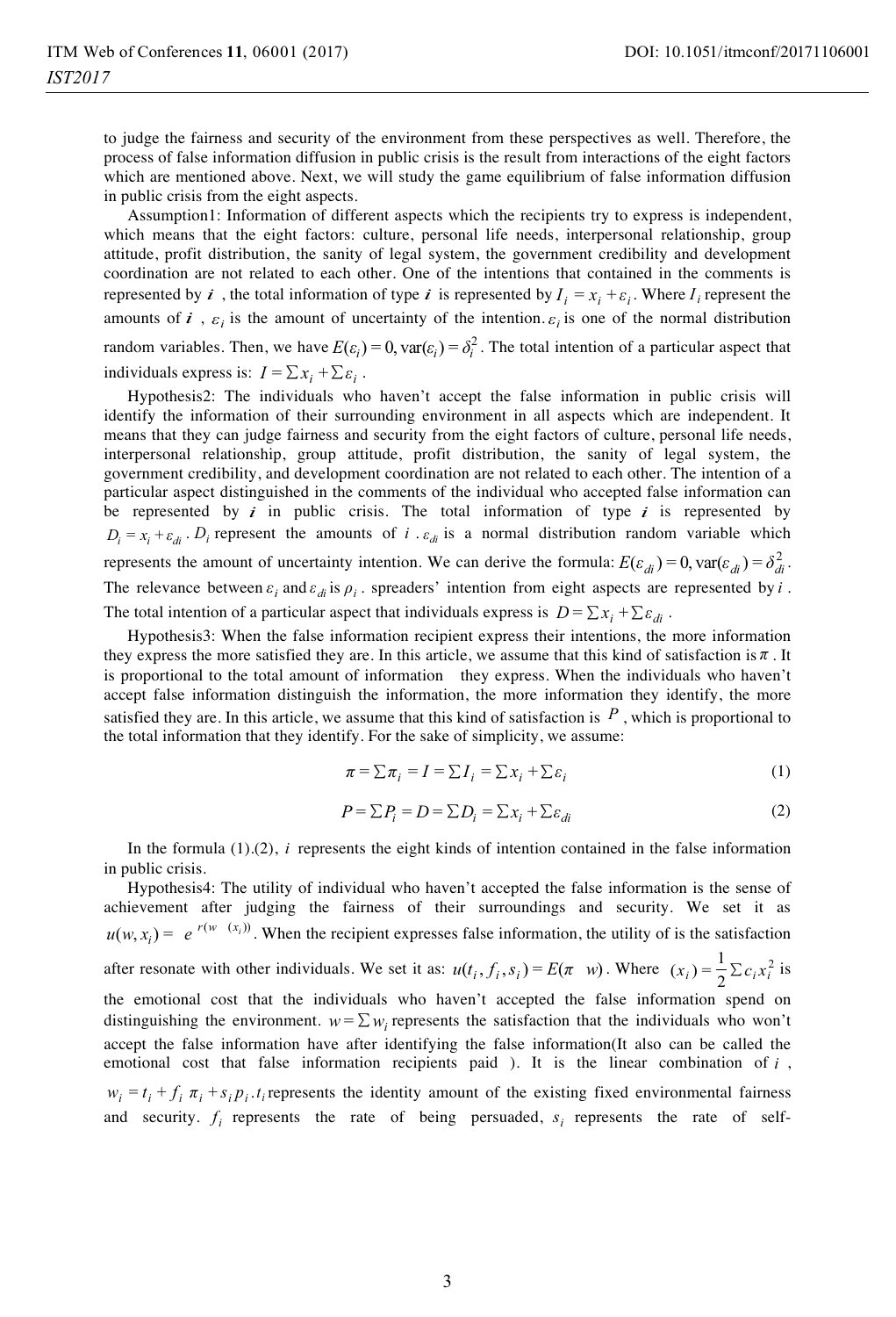persuasion. *π w* represents the false information recipients' sense of accomplishment after they persuaded others. *i* represents the eight aspects of the intention that the individuals want to express.

Hypothesis5: The model of false information diffusion in public crisis assume that the recipients of false information in public crisis want to achieve their own maximization of satisfaction by spreading false information. Meanwhile the individual who does not accept false information in public crisis will not spread the false information in public crisis and make themselves the most satisfaction in participation utility condition.

#### **4 The equilibrium of the model**

The decision model that the recipients in public crisis spread false information and individuals who haven't accepted false information in public crisis identify the information is following:

$$
\max_{t_i, f_i, s_i} u(t_i, f_i, s_i) = E(\pi \quad w)
$$
  

$$
S.t
$$
  

$$
x_i \in \arg \max E\left[e^{-r(w - (x_i))}\right]
$$
  

$$
E[e^{-r(w - (x_i))}] \ge E\left[e^{-rw_0}\right]
$$
 (3)

Where,  $w_0$  represents the satisfaction before they identify the false information.

The process of false information diffusion in public crisis is a incomplete process. Which has a variety of combinations. To solve the balance of many combinations is very complicated and unnecessary. While the complete false information diffusion model in public crisis are comprehensive and representative, we solve the equilibrium in the process of the complete diffusion in this paper.

A complete diffusion process of the model for certainty equivalent equation is following:

$$
\max_{x_i, t_i, f_i, s i} \sum [\begin{pmatrix} 1 & f_i & s_i \end{pmatrix} x_i & t_i ]
$$
  
\n
$$
S.t. \ x \in \arg \max_{x_i} \{\sum [(f_i + s_i)x_i & t_i + \frac{c_i x_i^2}{2}] \frac{1}{2} \sum (f_i^2 \delta_i^2 + 2 \rho_i s_i \delta_{di} + s_i^2 \delta_{di}^2) \}
$$
  
\n
$$
\sum [(f_i + s_i)x_i + t_i + \frac{c_i x_i^2}{2}] \frac{r}{2} \sum (f_i^2 \delta_i^2 + 2 \rho_i s_i \delta_{di} + s_i^2 \delta_{di}^2) \ge w_0
$$
\n(4)

The equilibrium of formula (4) is following:

$$
f_i^* = \frac{\delta_i^2 \ \rho_i \delta_i \delta_{di}}{\delta_i^2 \ 2\rho_i \delta_i \delta_{di} + \delta_{di}^2} \frac{1}{1 + r c_i \Omega_i}
$$
(5)

$$
s_i^* = \frac{\delta_{di}^2 \rho_i \delta_i \delta_{di}}{\delta_i^2 \ 2\rho_i \delta_i \delta_{di} + \delta_{di}^2} \frac{1}{1 + r c_i \Omega_i}
$$
(6)

$$
x_i^* = \frac{f_i^* + s_i^*}{c_i} = \frac{1}{c_i(1 + rrc_i\Omega_i)}
$$
(7)

$$
I^* = D^* = \sum x_i^* = \sum \frac{1}{c_i (1 + +rc_i \Omega_i)}
$$
(8)

$$
w^* = \sum w_i^* = \sum [t_i + \frac{1}{c_i(1 + +rc_i\Omega_i)^2}]
$$
\n(9)

In the formula of (5).(6).(7).(8).(9),  $i$  <sup>*+d<sub>di</sub>*  $\angle \rho_i o_i o_{di}$ </sup>  $i = \frac{\partial_i^2 \partial_{di}^2 (1 - \rho_i)}{\delta_i^2 + \delta_i^2 - 2 \rho_i \delta_i \delta_i}$  $\delta^2$ <sup>2</sup><sub>*b*</sub><sup>2</sup><sub>*h*</sub>(1 *ρ*  $\Omega_i = \frac{\delta_i^2 \delta_{di}^2 (1 \rho_i)}{\delta_i^2 + \delta_{di}^2 2 \rho_i \delta_i \delta_{di}}$ , *i* represents eight kinds of intention that contained in false information in public crisis.

4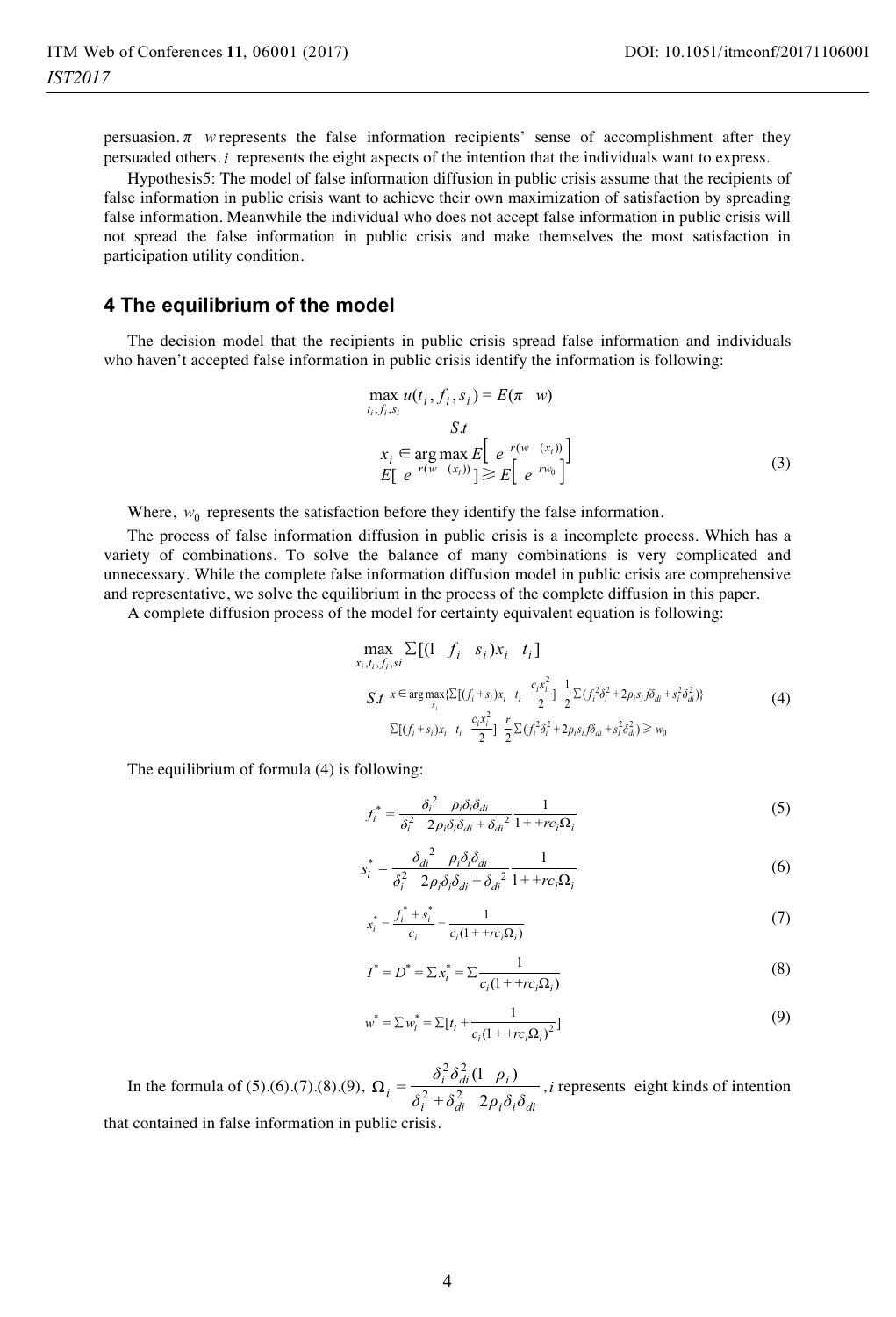## **5 The game equilibrium rule of false information diffusion in public crisis on interpersonal network**

(1) The equilibrium of false information diffusion in public crisis is determined by the following factors:

When the recipients of false information in public crisis spread information, the attitude stability is  $\delta_i^2$ . The certainty of individuals who haven't accepted false information for fairness and security of the environment they lived is  $\delta_{di}^2$ ;

The fairness and safety factor that the individuals who haven't accepted false information in public crisis avoid the misjudgment for environment is *r* ;

The emotional cost that individuals who haven't accepted false information in public crisis will pay to identify the environmental fairness and security is  $c_i$ ;

The relevance between recipients spreading information and individuals who haven't accepted the false information identifying it is represented by  $\rho_i$ .

Through the analysis above ,we can know that the process of false information diffusion in public crisis is the communication between the spreader and the which is a result of interaction between subjective and objective factors.

The objective factors refer to the fairness and security of realistic environment. The subjective factors refer to the tendency that both of them express and identify information, psychological reactions and avoiding miscalculation. These factors will affect the transmission and the recognition of information, and make fluctuations in information diffusion process, which form the main reason for information difficult to control.

(2) The diffusion process of false information in public crisis is the process that the public judge the nature of the environment from multiple aspects and make a decision. The public is emotional complex, so the decision-making process is also the outcome of various complicated factors interaction. According to the analysis on the result of game equilibrium, the game equilibrium of false information diffusion process in public crisis is that intentions, the rate of being persuaded, the rate of self-persuasion change according to deciding factors' changes. The differences of marginal changes are shown in Table 1.

| <b>Factors</b> | $f_i^*$                                                                                          | $s_i^*$                                                                                                                                     |
|----------------|--------------------------------------------------------------------------------------------------|---------------------------------------------------------------------------------------------------------------------------------------------|
| $\delta_i$     | $\partial M$ 1 $rc_iM \partial \Omega_i$<br>$\partial \delta_i$ G $G^2$ $\partial \delta_i$      | $\partial N \perp$ $rc_iN \partial \Omega_i$<br>$\overline{\partial \delta_i} \overline{G}$ $\overline{G^2}$ $\overline{\partial \delta_i}$ |
| $\delta_{di}$  | $\partial M$ 1 $rc_iM$ $\partial\Omega_i$<br>$\partial \delta_{di} G - G^2 \partial \delta_{di}$ | $\partial N$ 1 $rc_iN \partial \Omega_i$<br>$\partial \delta_{di} G G^2 \partial \delta_{di}$                                               |
| $c_i$          | $rc_iM \partial\Omega_i$<br>$\overline{G^2}$ c <sub>i</sub>                                      | $rc_iN$ $\partial\Omega_i$<br>$\overline{G^2}$ c <sub>i</sub>                                                                               |
| $\rho_i$       | $\partial M$ 1 $rc_iM$ $\partial \Omega_i$<br>$\partial \rho$ G $G^2$ $\rho_i$                   | $\partial N$ 1 $rc_iN \partial \Omega_i$<br>$\partial \rho \ G \ G^2 \ \rho_i$                                                              |
| r              | $\frac{c_i M \Omega_i}{G^2}$                                                                     | $\frac{c_i N\Omega_i}{G^2}$                                                                                                                 |

**Table 1.** The game equilibrium of false information diffusion in public crisis varies with each factor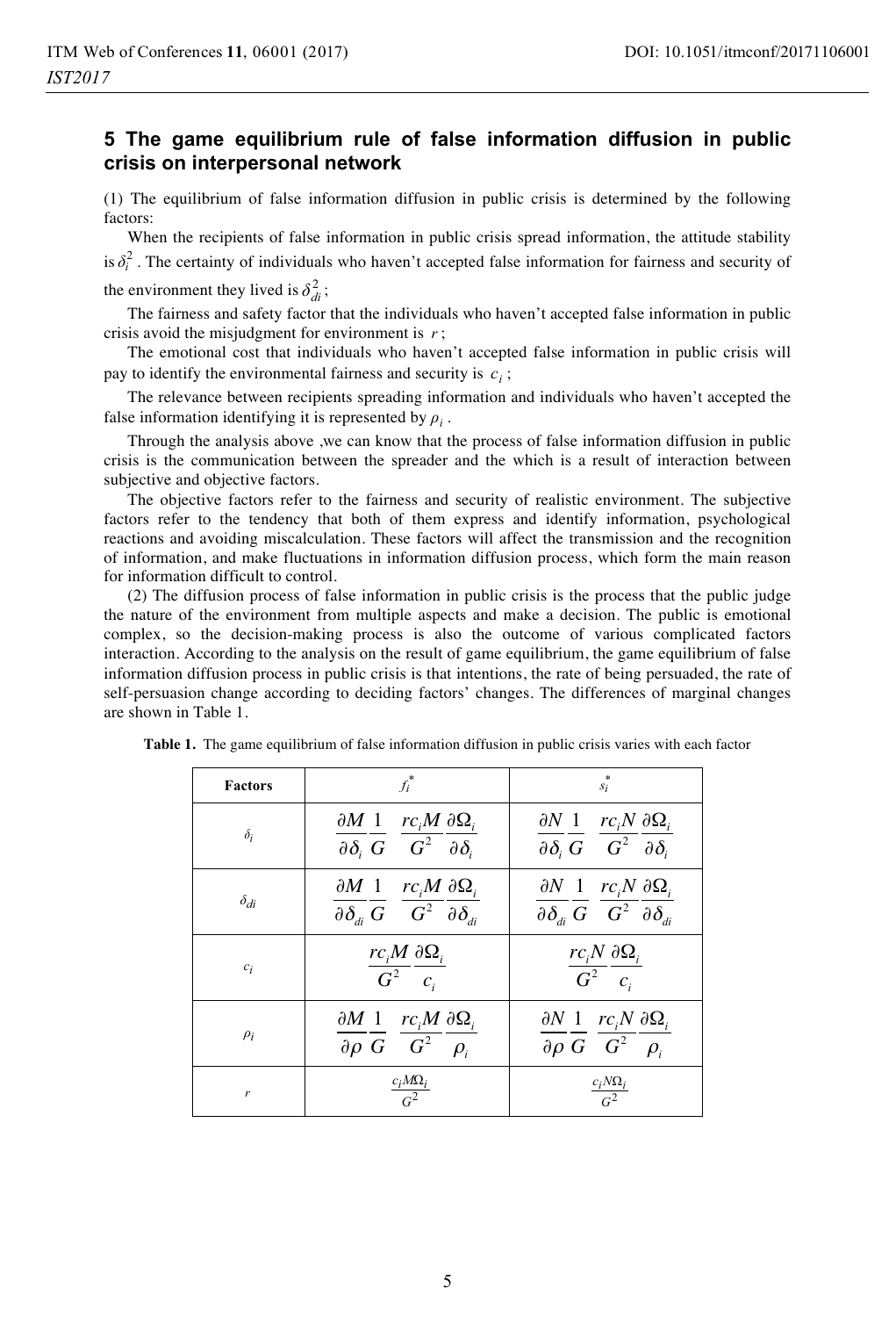In Table 1, 
$$
M = \frac{\delta_i^2 \rho_i \delta_i \delta_{di}}{\delta_i^2 \ 2 \rho_i \delta_i \delta_{di} + \delta_{di}^2},
$$

$$
N = \frac{\delta_{di}^2 \rho_i \delta_i \delta_{di}}{\delta_i^2 \ 2 \rho_i \delta_i \delta_{di} + \delta_{di}^2},
$$

$$
G = 1 + +rc_i \Omega_i,
$$

$$
\Omega_i = \frac{\delta_i^2 \delta_{di}^2 (1 \ \rho_i)}{\delta_i^2 + \delta_{di}^2 \ 2 \rho_i \delta_i \delta_{di}}
$$

The higher  $\delta_i^2$  (the attitude stability of false information recipient in public crisis when express information) is, the higher the rate of self-persuasion is. At the same time, the possibility of the individuals who haven't accepted the false information in public crisis being persuaded is higher; The higher  $\delta_d$  (the certainty the individuals have in environment fairness and security) is, the lower the rate of being persuaded and the rate of self-persuasion are.

The higher*<sup>r</sup>* (The factors that the individual who haven't accepted false information in public crisis) avoid the misjudgment for the environmental fairness and safety is, the lower the possibility of being persuaded and self-persuasion are. The more clearly that public can understand the environment around, the less willingly they want to waste time and effort to identify environmental justice and security. The result is that the probability to accept false information in public crisis is low.

When  $\rho = 0$ , the behavior of the individuals who spread the false information in public crisis is not related to the intention of the individuals who haven't accepted the false information in public crisis. When the false information recipients in public crisis express the false information, the uncertainty of expression will decline the probability of being persuaded. Meanwhile the ability of them to identify false information in public crisis will decrease and the satisfaction after identification will also fall. At this time, this information will only be accepted by a few people. The reason for this phenomenon is that the information is strictly false information and has small correlations with other individuals. It shows that the false information that can be diffused is a kind of information which is related to people's satisfaction in many aspects, which means the false information in public crisis that can be diffused is the information that is related to people's vital interests and life desires. This is in accordance with the definition in this paper.

When  $c_i$  (the emotional cost that individual who haven't accepted false information in public crisis will pay to identify the environmental fairness and security.)increases, the rate of being persuaded and the rate of self-persuasion will fall.

 (3) When the spreaders spread false information or the individuals who haven't accepted the information recognize it, the most fundamental motivating factors are different. It means that the reasons that different individuals accept or refuse false information are different. It's not single factor, but the interaction of various objective and subjective factors. The false information spreader will enrich the content of false information according to their own circumstances. At the same time, the individuals will identify the false information according to the information provided by the spreaders and their own conditions, which will add to the complexity in game process of spreading and recognizing false information.

(4) The satisfaction after recognizing false information changes according to the fluctuation of certainty for each inducing factors in all aspects. It means that the certainty attitude of environmental fairness and security that the individual who haven't accepted the false information in public crisis is associated with the satisfaction after they identify it. The emotion cost that the recipient in public crisis paid is related to the attitude stability of environmental fairness and security.

(5) When 
$$
\frac{\delta_{di}^2 \rho_i \delta_i \delta_{di}}{\delta_i^2 2\rho_i \delta_i \delta_{di} + \delta_{di}^2} \frac{1}{1 + r c_i \Omega_i} > \frac{\delta_{dj}^2 \rho_i \delta_j \delta_{dj}}{\delta_i^2 2\rho_i \delta_j \delta_{dj} + \delta_{dj}^2} \frac{1}{1 + r c_j \Omega_j},
$$
 the rate of self-

persuasion though intention  $i$  is higher than the intention  $j$  for the individuals who haven't identified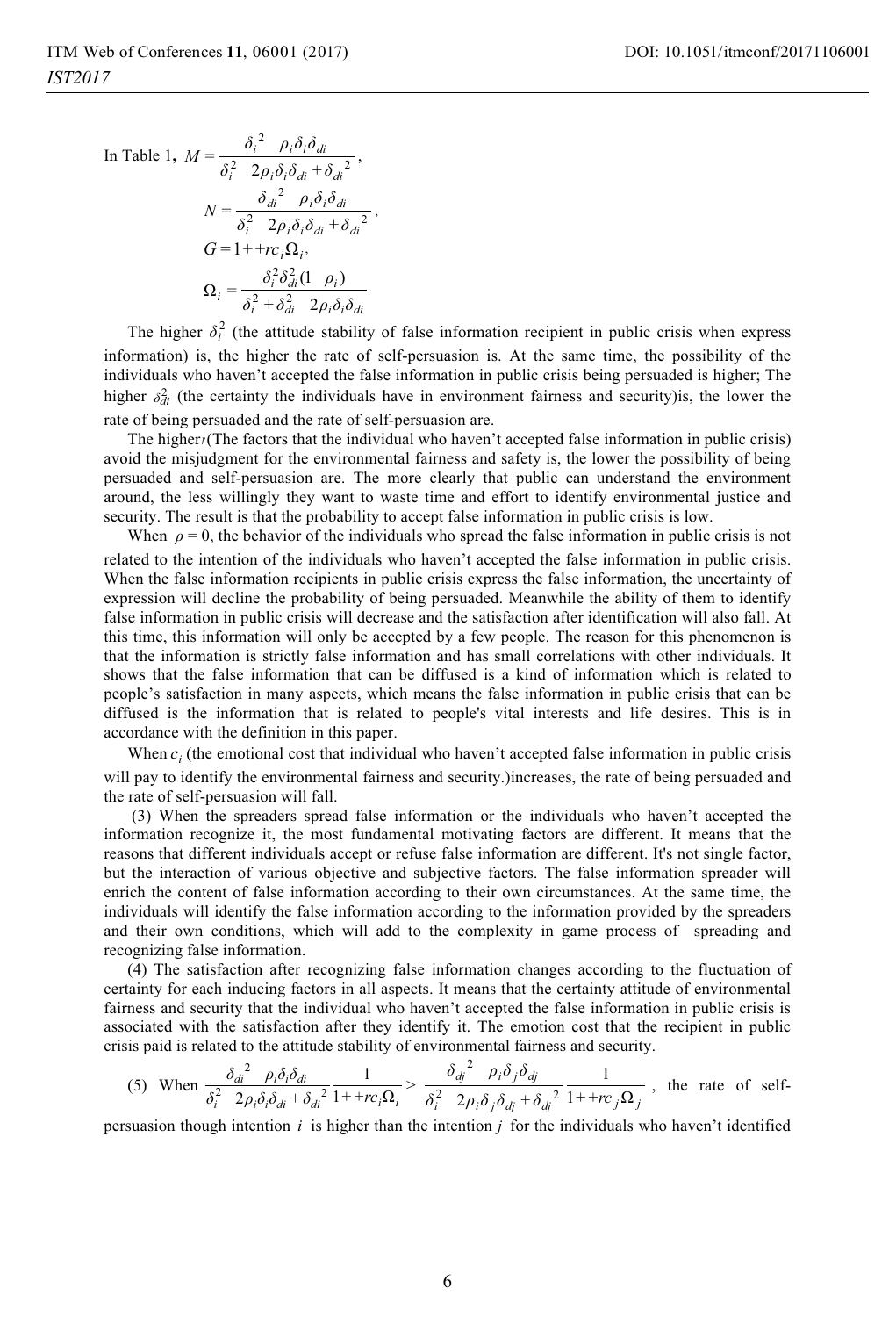the false information in public crisis,  $s_i^* > s_j^*$ . It means that we can identify the false information in public crisis easier according to the intention of *i* .

$$
\text{whe } \frac{\delta_i^2 \rho_i \delta_i \delta_{di}}{\delta_i^2 \ 2 \rho_i \delta_i \delta_{di} + \delta_{di}^2} \frac{1}{1 + r c_i \Omega_i} > \frac{\delta_j^2 \rho_i \delta_j \delta_{dj}}{\delta_i^2 \ 2 \rho_i \delta_j \delta_{dj} + \delta_{dj}^2} \frac{1}{1 + r c_j \Omega_j},
$$
 the rate of being persuaded

through intention  $i$  is higher than the intention  $j$  for the individual who haven't accepted the false information in public crisis,  $f_i^* > f_i^*$ . It means that the spreaders and individuals who haven't accepted information resonate on the intention *i* . In this case, the individuals who haven't accepted the false information in public crisis will accept false information easily. The individuals who haven't accepted the false information in public crisis should distinguish the intention selectively. Sometimes they cannot obtain the greatest satisfaction even exhausted all intentions. It can also lead to excessive information identification and increase dissatisfaction.

# **6 Diffusion process of false information in public crisis on interpersonal network**

The thought of liberty and democracy spur people to continually judge the fairness of the surroundings, especially when public crisis happens. With the increasing frequency of judgment, the of social development and the imbalance of the profit distribution lead to dissatisfaction with their surroundings. At this time, people want to express their dissatisfaction by proper channels and they expect the dissatisfaction can be solved. But some evasive and laissez faire behaviors of some departments have intensified people's sense of injustice. So people will express their views in the range of their communication, which can't show the real facts completely. The information with part of distortion mingles with the citizen's personal feelings of events and it is biased. But the unfairness and security of their surrounding environment let them believe that their views of the event are correct. Thus the false information in public crisis will be inspired. The process is shown in Figure 1.



**Figure 1.** The emerging process of false information in public crisis

When false information in public crisis generates, the public will judge the fairness according to the resources they occupied, the culture they accepted, their personal status, etc. If the public's decision results are that the public environment is fair, then the false information in public crisis does not involve the public interest. The enthusiasms of the public to express false information will disappear. This is the phenomenon that "we don't care the thing that has nothing to do with us". They just take the event or situation as the topic of communication rather than take it as a way of expressing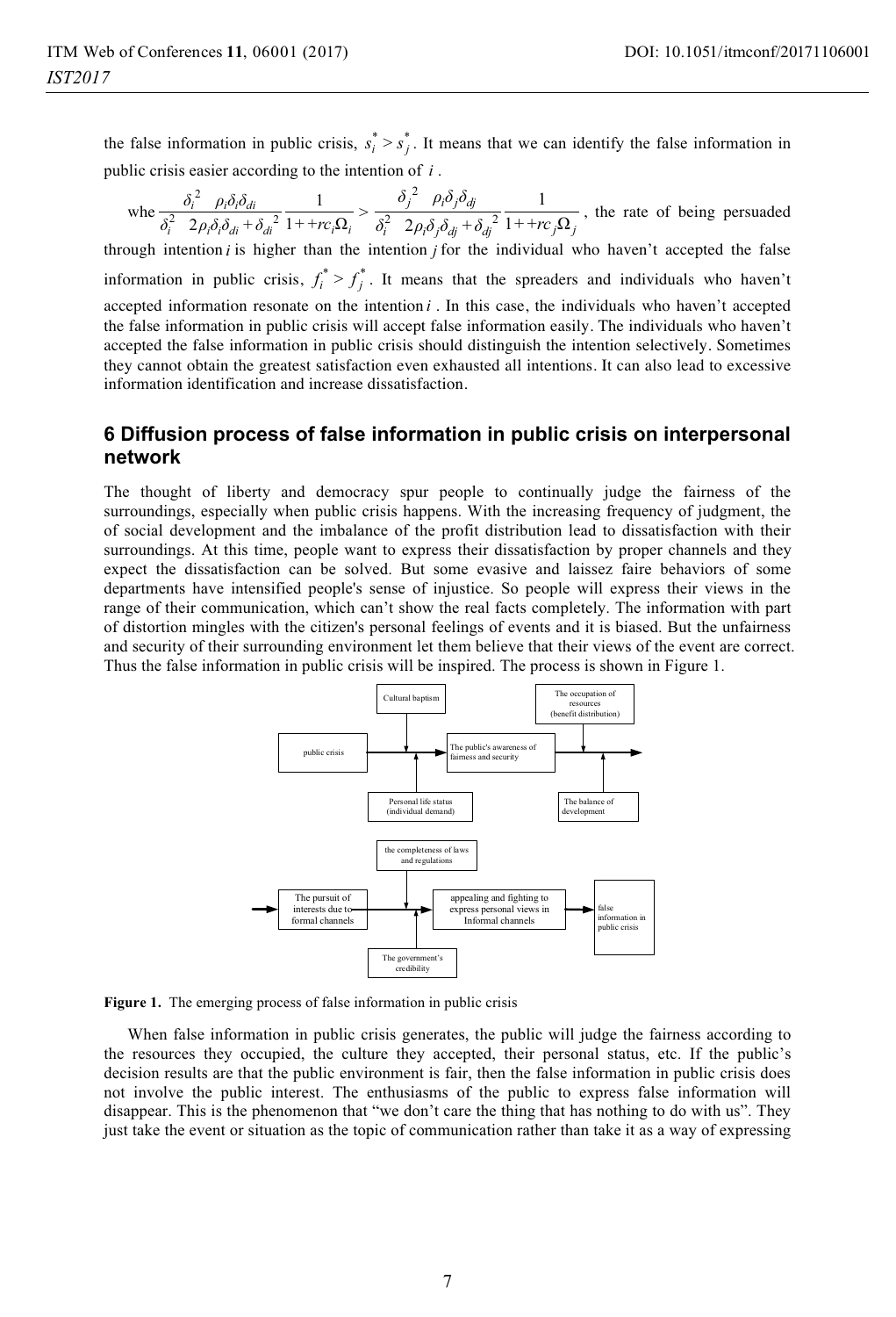social discontent. So the false information in public crisis is identified successfully and will stop spreading. And when the public's decision results are that they are not treated fairly or they feel the environment around them isn't safe, they want to express their dissatisfaction in some ways. If they get the deserved interests from normal complaint channels, it will stop spreading. If the complaint through formal channels is not successful, people will choose to accept false information and diffuse it in their interpersonal network. The process is shown in Figure 2.



**Figure 2.**The spread process of false information in Public crisis

## **7 The interventions of false information diffusion in public crisis**

(1) When public crisis generates, some objective and subjective factors, which contain the fairness and safety of the real environment, the tendency of different individual to spread and identify the false information, psychological reaction, avoiding mistakes, will affect the process of false information diffusion. They will lead to false information spreading or stopping spreading. At the same time, the interaction of subjective and objective factors increase supervision difficulties of false information in public crisis. When we want to intervene the process of false information diffusion in public crisis, we can begin from two aspects.

From the aspects of the external soft environment, the relevant departments should plan as a whole, increase the balance of social development, reduce the phenomenon of distribution unequally and increase public's satisfaction of their surroundings. Beyond that, the relevant departments should also increase the degree of supervision and regulation from the environment for living. For example, they can meet the public's needs of safe environment from the aspect of environmental enhancement, improving medical level, improving the quality of education, raising employment rate, etc. They should complete the corresponding laws and regulations, and specify the responsibility scope of the relevant departments. When the public interests are violated and complain to the relevant departments,